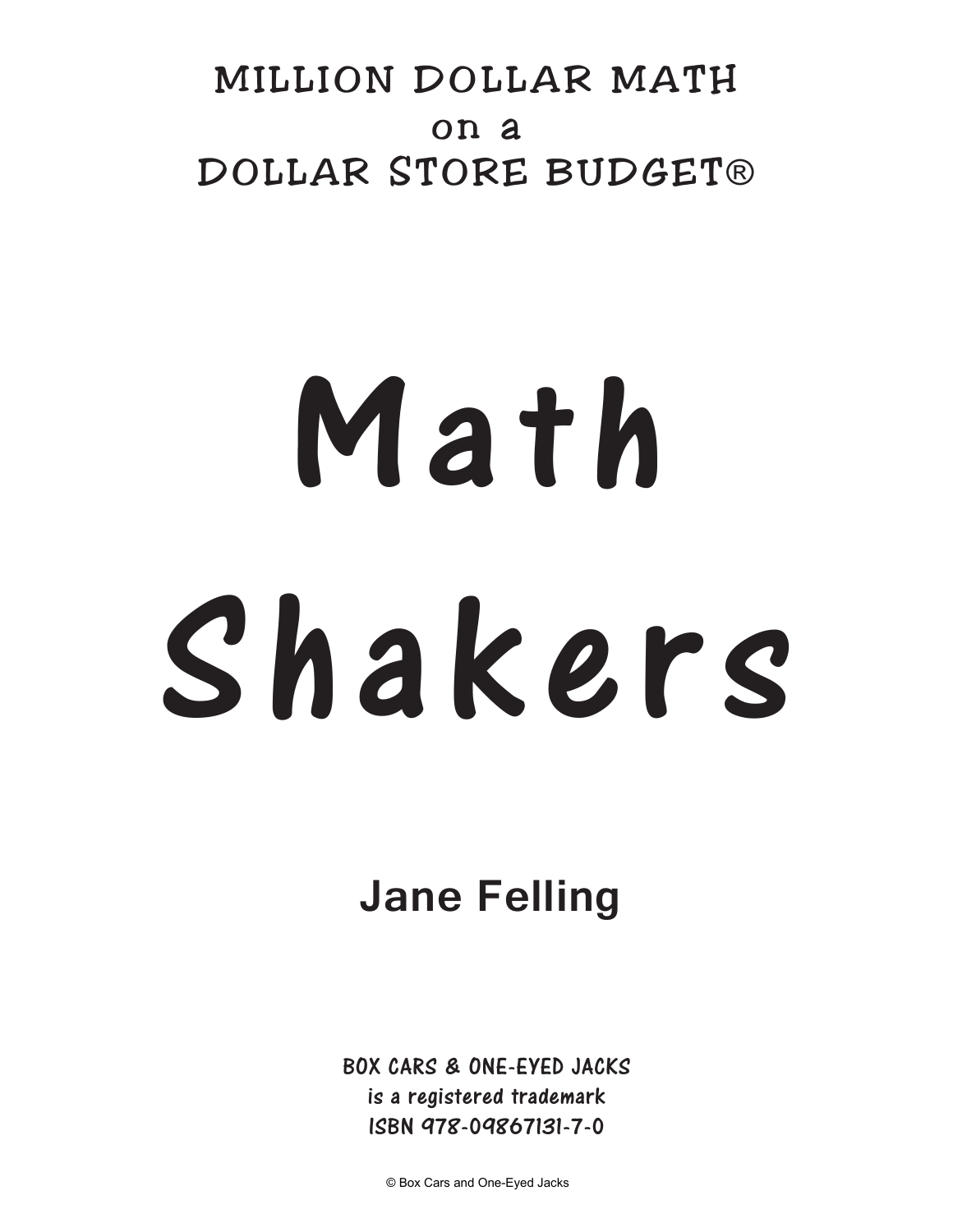### TABLE OF CONTENTS

- :

| Introduction                                        |                                                                   | l              |
|-----------------------------------------------------|-------------------------------------------------------------------|----------------|
| <b>Materials</b>                                    |                                                                   | $\mathbf{2}$   |
| <b>Math Journal</b>                                 |                                                                   | $\overline{4}$ |
| GAME                                                | SKILLS                                                            | PAGE           |
| Subitizing Shake Up                                 | subitizing, recognition of numbers $1 - 6$                        | 8              |
| Subitizing Shake Up Recording Sheet                 |                                                                   | 10             |
| Face Off Shake Up                                   | comparing numbers $>$ < or =, numbers<br>1 - 6; part, part, whole | $\mathbf{11}$  |
| Face Off Shake Up Recording Sheet                   |                                                                   | 13             |
| Odd-Eveners                                         | identifying numbers as either odd or<br>even                      | 14             |
| <b>Odd-Eveners Recording Sheet</b>                  |                                                                   |                |
| Shake It Up Match It Up                             | subitizing, matching patterns 1-6                                 | $\mathsf{17}$  |
| Shake It Up Match It Up Recording Sheet             |                                                                   | 19             |
| Order It Up<br>learn the count sequence numbers 1-6 |                                                                   | 20             |
| Order It Up Recording Sheet                         |                                                                   | 21             |
| <b>Addition Shake Up</b>                            | addition facts to 12, commutative<br>property                     | 22             |
| <b>Addition Shake Up Recording Sheet</b>            |                                                                   | 24             |
| Double Shake Up Hunt                                | identifying doubles for addition facts to<br>12                   | 25             |
| Doubles + 1 Hunt                                    | identifying doubles + 1 for addition fact<br>fluency to 11        | 27             |
| Doubles /Doubles + 1 Combinations                   | fact fluency, add $+1 + 2$ to a given<br>number, subitizing       | 29             |
| Doubles /Doubles + 1 Recording Sheet                |                                                                   | 30             |
| Plus 1 + Plus 2 Shakers                             | fact fluency, add $+1$ +2 to a given<br>number, subitizing        | 31             |
| Plus 1 + Plus 2 Shakers Recording Sheet             |                                                                   |                |
| Minus 1 - Minus 2 Shakers Recording Sheet           |                                                                   | 34             |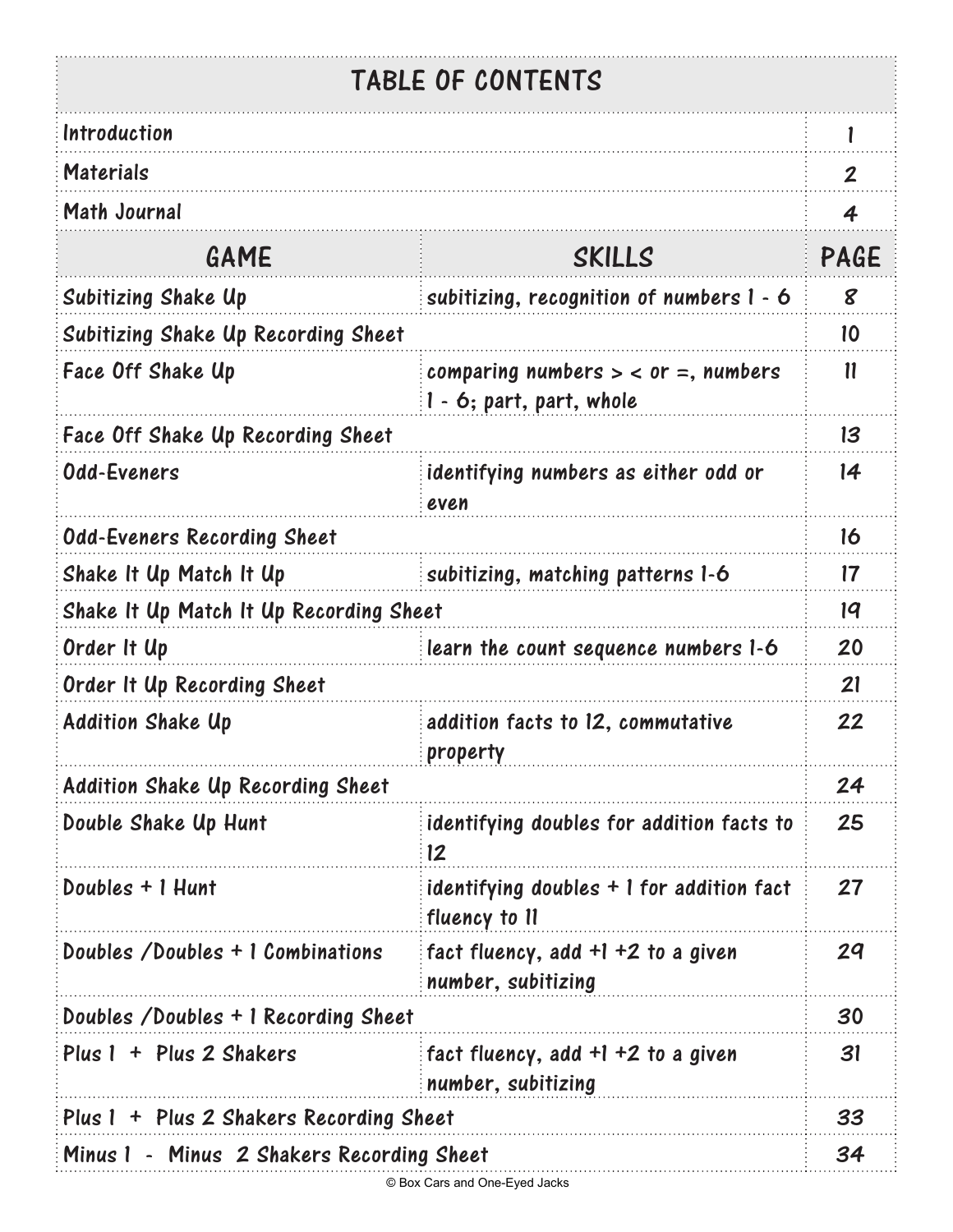| Make a Ten Shakers                                          | fact fluency, subitizing, making a sum<br>of 10                                                   |    |
|-------------------------------------------------------------|---------------------------------------------------------------------------------------------------|----|
| Make a Ten Shakers Recording Sheet                          |                                                                                                   | 36 |
| <b>Adding Snappers</b>                                      | immediate recall fact fluency sums to 12                                                          | 37 |
| Adding Odd/Even Showdown                                    | fact fluency, identifying ODD/EVEN<br>SUMS                                                        | 39 |
| <b>Three Shaker Addition</b>                                | addition to 18, associative property of<br>addition                                               | 41 |
| Three Shaker Addition / Three Shaker "Tens" Recording Sheet |                                                                                                   | 43 |
| Three Shaker "Tens"                                         | making 10's by combining 2 and 3<br>addends                                                       | 44 |
| Seven Up - Add Up                                           | addition with regrouping                                                                          | 45 |
| Seven Up - Add Up Recording Sheet                           |                                                                                                   |    |
| <b>Multiplying Shakers</b>                                  | multiplying products to 36                                                                        | 48 |
| Multiplying Shakers Recording Sheet                         |                                                                                                   | 50 |
| <b>Multiplication Snappers</b>                              | fact fluency recall products to 36                                                                | 51 |
| Multiplying Odd/Even Shakedown                              | fact fluency products to 36, ODD/EVEN<br>PRODUCTS                                                 | 52 |
| Multiplying Odd/Even Outcomes Chart                         |                                                                                                   | 54 |
| Place Value Activities with the Shakers                     |                                                                                                   | 55 |
| <b>Hundred Board</b>                                        |                                                                                                   | 56 |
| Tens and Ones Shake Up                                      | naming numbers to 66, identifying<br>number of 10's and l's in a given<br>number                  | 57 |
| Tens and Ones Shake Up Recording Sheet                      |                                                                                                   | 59 |
| Tens and Ones Patterns Recording Sheet                      |                                                                                                   | 60 |
| Place Value Bump Up and Back<br><b>Shakers</b>              | naming numbers to 66, identifying<br>number patterns, counting on and back<br>from a given number | 61 |
| Bump Up and Back Recording Sheet                            |                                                                                                   | 63 |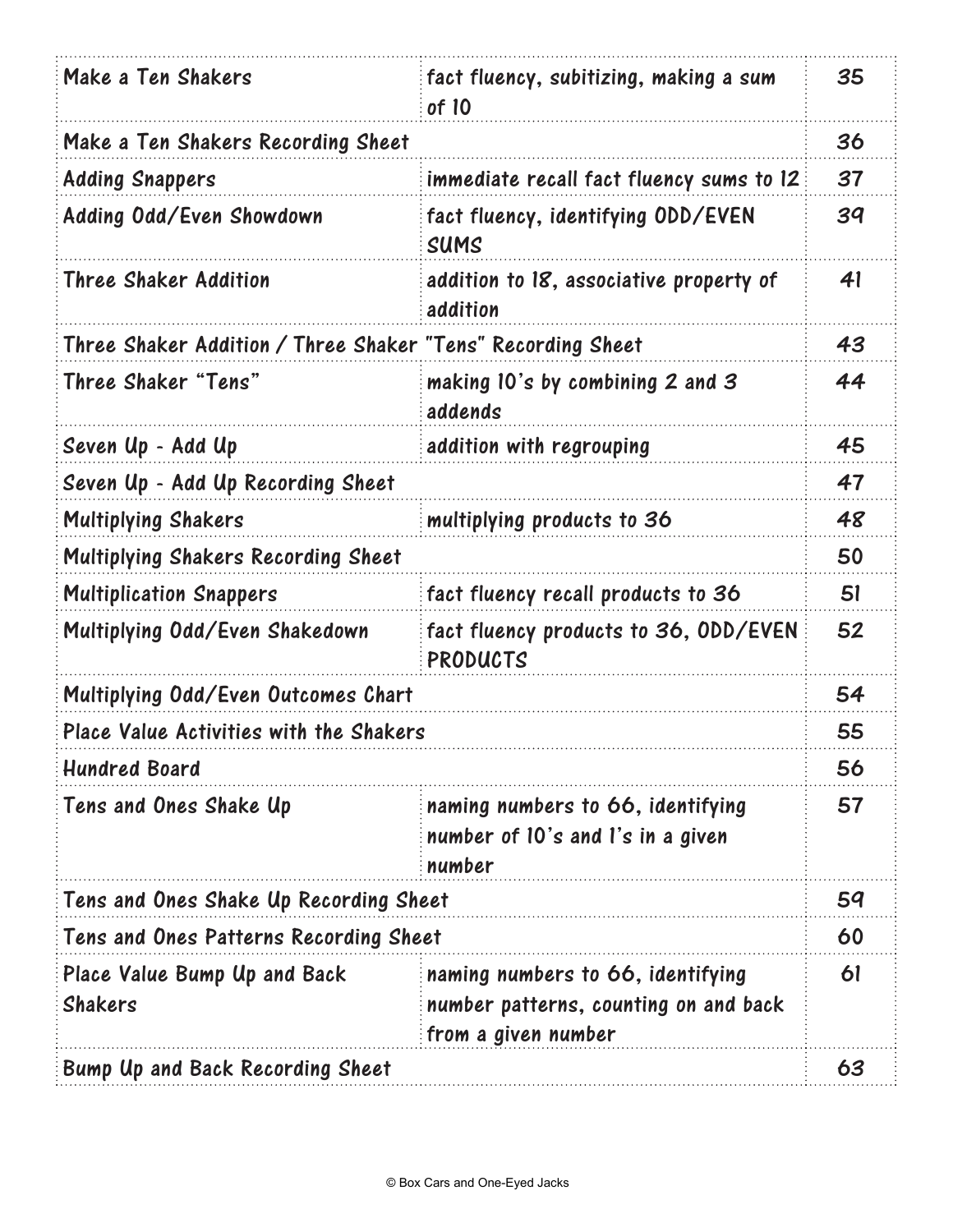| Place Value Face Off                                 | naming numbers to 66, identifying<br>number of tens and ones in a given<br>number         | 64 |
|------------------------------------------------------|-------------------------------------------------------------------------------------------|----|
| Place Value Face Off Recording Sheet                 |                                                                                           | 66 |
| Hundred Horizontal Shake Up                          | comparing 3-digit numbers $>$ <                                                           | 67 |
| Hundred Horizontal Shake Up Recording Sheet          |                                                                                           | 69 |
| <b>Hundred Patterns Recording Sheet</b>              |                                                                                           | 70 |
| Extended Hundred Horizontal Shake Up Recording Sheet |                                                                                           | 71 |
| <b>Shake A Round</b>                                 | rounding to 10's and 100's place                                                          | 72 |
| <b>Advanced Place Value Activities</b>               |                                                                                           | 73 |
| <b>Advanced Place Value Shakers</b>                  | naming numbers from the 1,000's to<br>millions, naming decimals, comparing<br>numbers     | 75 |
| Advanced Place Value Shakers Recording Sheet         |                                                                                           | 76 |
| Decimal Slam Dunk                                    | subtraction with decimals to<br>hundredths, rounding decimals to tenths                   | 77 |
| Decimal Slam Dunk Recording Sheet                    |                                                                                           | 78 |
| Fraction Concepts with the Shakers                   |                                                                                           | 79 |
| <b>Fraction Number Lines Chart</b>                   |                                                                                           | 79 |
| <b>Proper Fraction Detectives</b>                    | identifying and naming proper fractions,<br>learning vocabulary numerator/<br>denominator | 80 |
| <b>Proper Fraction Detectives Recording Sheet</b>    |                                                                                           | 82 |
| <b>Fraction Action</b>                               | identifying and naming proper fractions,<br>improper fractions, fractions equal to 1      | 83 |
| <b>Fraction Action Recording Sheet</b>               |                                                                                           | 85 |
| <b>Fraction Open Number Lines</b>                    |                                                                                           | 86 |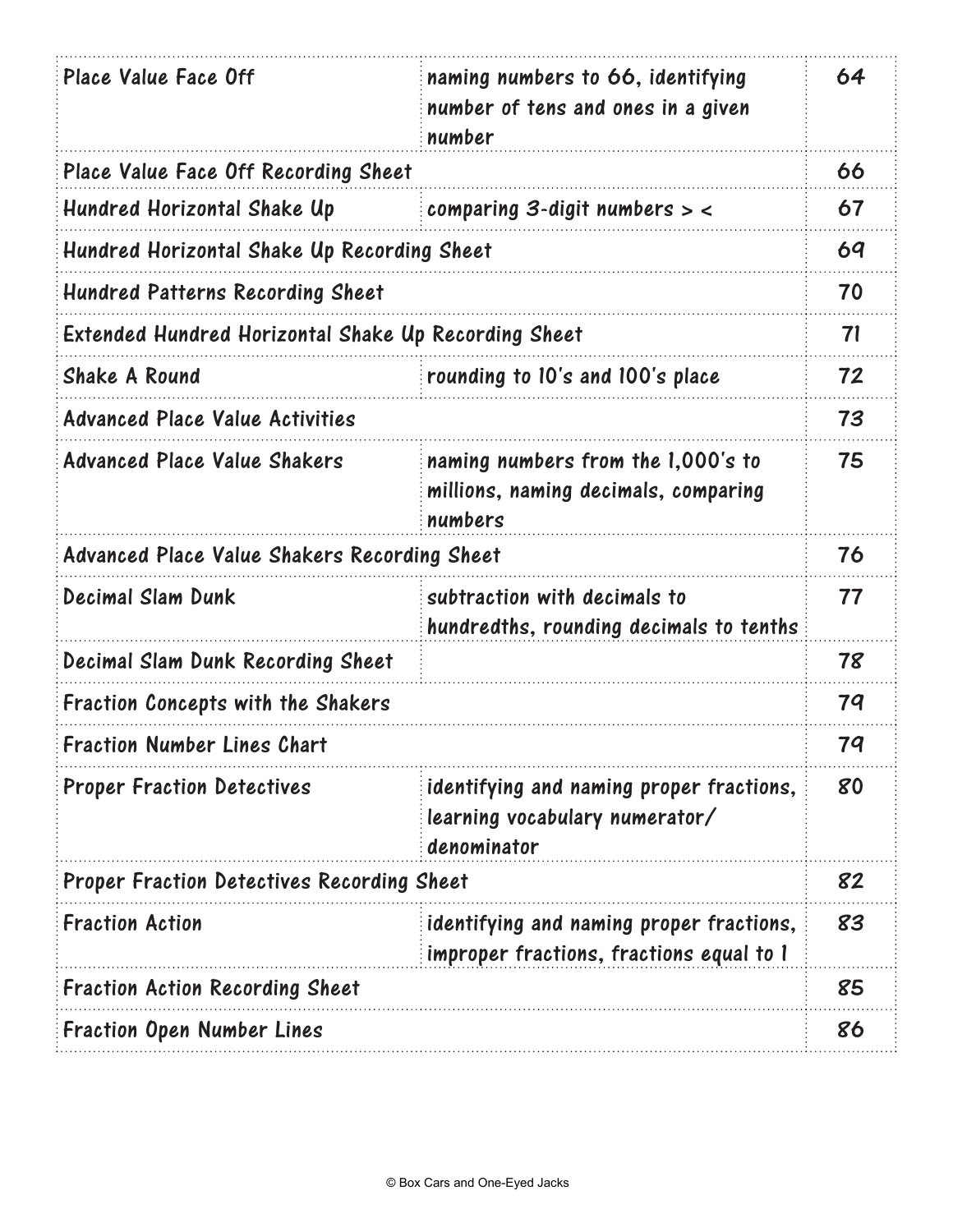# SUBITIZING SHAKE UP

| LEVEL:          | Kindergarten - Grade 1                                           |
|-----------------|------------------------------------------------------------------|
| SKILL:          | subitizing, recognition of numbers $1 - 6$                       |
| SET UP:         | vertical or horizontal, I die in each slot, I shaker per student |
| <b>PLAYERS:</b> | 2 (cooperative pair) or solitaire                                |
| GOAL:           | call out numbers with immediate recognition of dot pattern       |

### GETTING STARTED:



FOR SOLITAIRE: Have student shake their container, hold it still, then say their numbers out loud to their partners as they work down the slots.



etc. **As students mature they could record their numbers** after each shake. (see reproducibles)

### EXAMPLE:

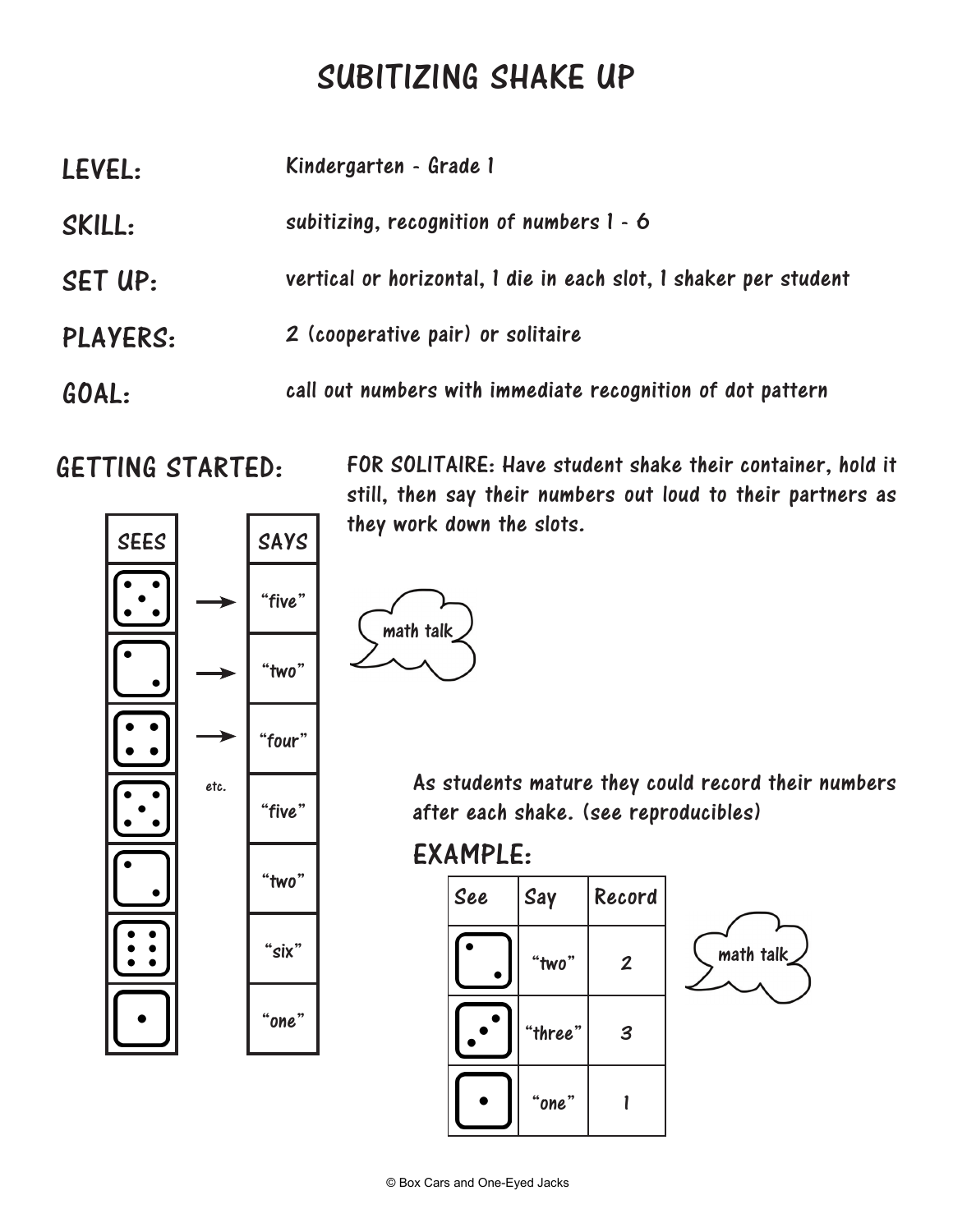# SUBITIZING SHAKE UP

### FOLLOW UP ACTIVITIES:

Play in cooperative pairs and do the following.

1. Have students print numbers and circle any matches.



- 2. Have them compare their shaker with other students and see who had the most 1's, 2's etc.
- 3. Is there a number that didn't get shaken?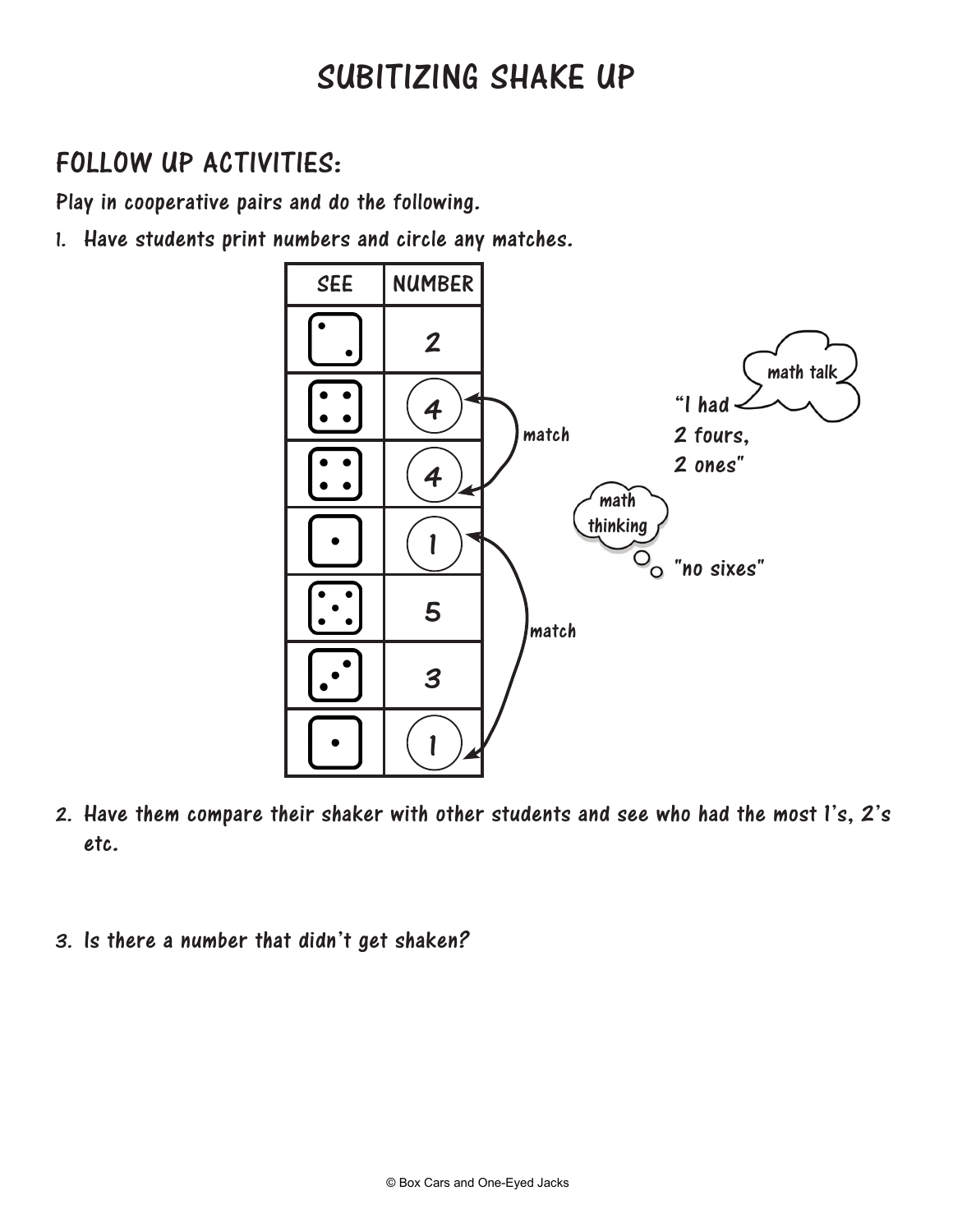# SUBITIZING SHAKE UP RECORDING SHEET

| <b>SEE</b> | <b>NUMBER</b> |
|------------|---------------|
|            |               |
|            |               |
|            |               |
|            |               |
|            |               |
|            |               |
|            |               |

| <b>SEE</b> | <b>NUMBER</b> |
|------------|---------------|
|            |               |
|            |               |
|            |               |
|            |               |
|            |               |
|            |               |
|            |               |

| SEE | NUMBER        | <b>SEE</b> | <b>NUMBER</b> | <b>SEE</b> | <b>NUMBER</b> |
|-----|---------------|------------|---------------|------------|---------------|
|     |               |            |               |            |               |
|     |               |            |               |            |               |
|     |               |            |               |            |               |
|     |               |            |               |            |               |
|     |               |            |               |            |               |
|     |               |            |               |            |               |
|     |               |            |               |            |               |
|     |               |            |               |            |               |
|     |               |            |               |            |               |
| SEE | <b>NUMBER</b> | <b>SEE</b> | <b>NUMBER</b> | <b>SEE</b> | <b>NUMBER</b> |
|     |               |            |               |            |               |
|     |               |            |               |            |               |
|     |               |            |               |            |               |

| <b>SEE</b> | NUMBER |  |
|------------|--------|--|
|            |        |  |
|            |        |  |
|            |        |  |
|            |        |  |
|            |        |  |
|            |        |  |
|            |        |  |

| <b>SEE</b> | <b>NUMBER</b> |
|------------|---------------|
|            |               |
|            |               |
|            |               |
|            |               |
|            |               |
|            |               |
|            |               |

| <b>SEE</b> | <b>NUMBER</b> |
|------------|---------------|
|            |               |
|            |               |
|            |               |
|            |               |
|            |               |
|            |               |
|            |               |

© Box Cars and One-Eyed Jacks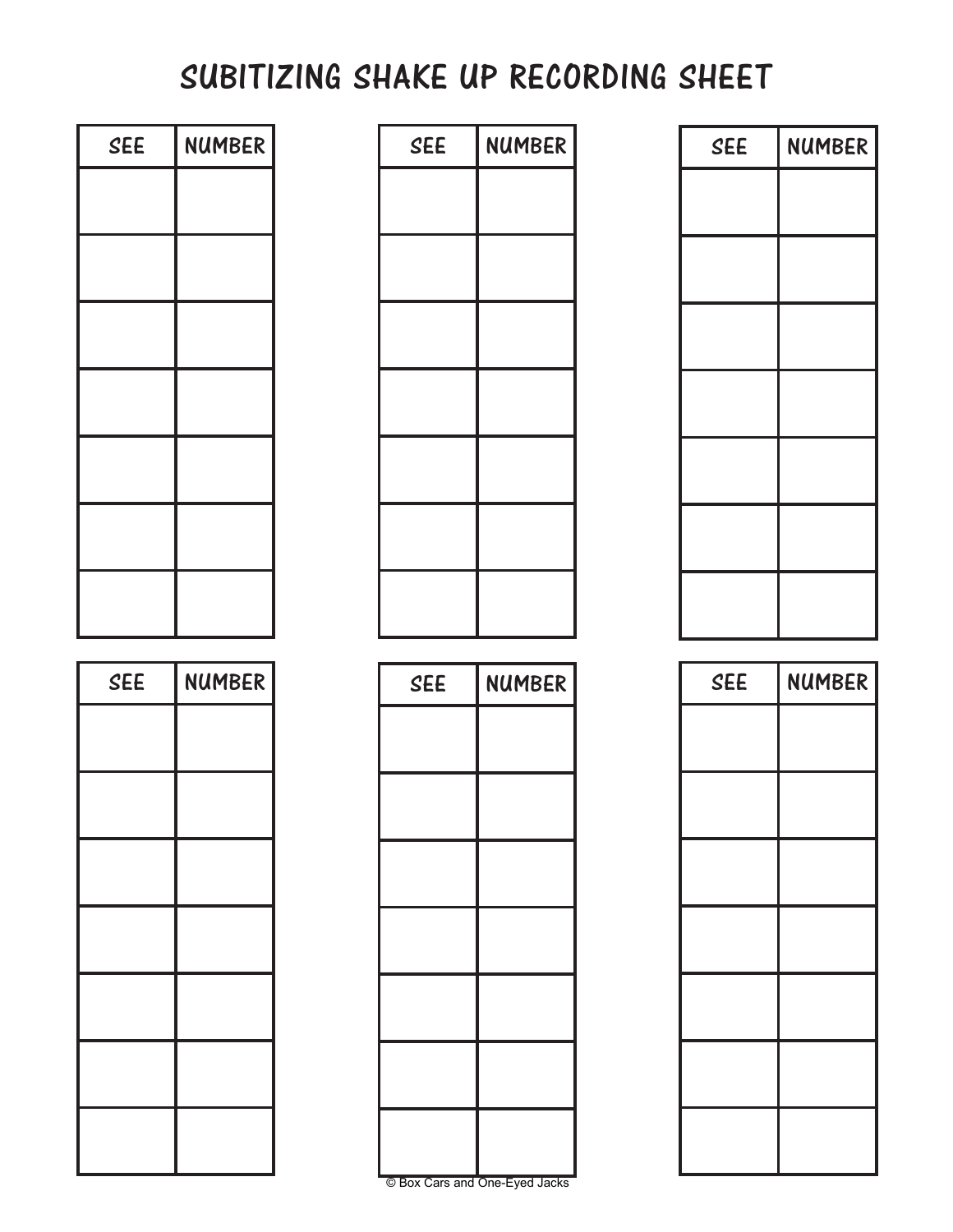## HUNDRED HORIZONTAL SHAKE UP

| LEVEL:          | Grade 2 and up                                                                       |
|-----------------|--------------------------------------------------------------------------------------|
| SKILL:          | comparing 3-digit numbers $>$ <                                                      |
| SET UP:         | horizontal only, 3 dice in a row, 1 blank slot, 3 dice in a row<br>I shaker per pair |
| <b>PLAYERS:</b> | $2$ (1 vs 1)                                                                         |
| GOAL:           | to have the greatest 3-digit number                                                  |

### GETTING STARTED:

Have students stand or sit side-by-side. One player will be creating a HUNDREDS number on the left hand side of the container, the other a HUNDREDS number on the right hand side of the container. One player shakes until stop is called. The container is placed down and the two numbers are verbalized.



math talk

Both players say their number, then Player Two says "531 > 426". The player with the greatest number scores a point. Play continues for a set period of time. The player with the most points is the winner. In the event of a TIE (same number) both players score a point. Players shake for new combinations/hundreds numbers, and again compare their two numbers.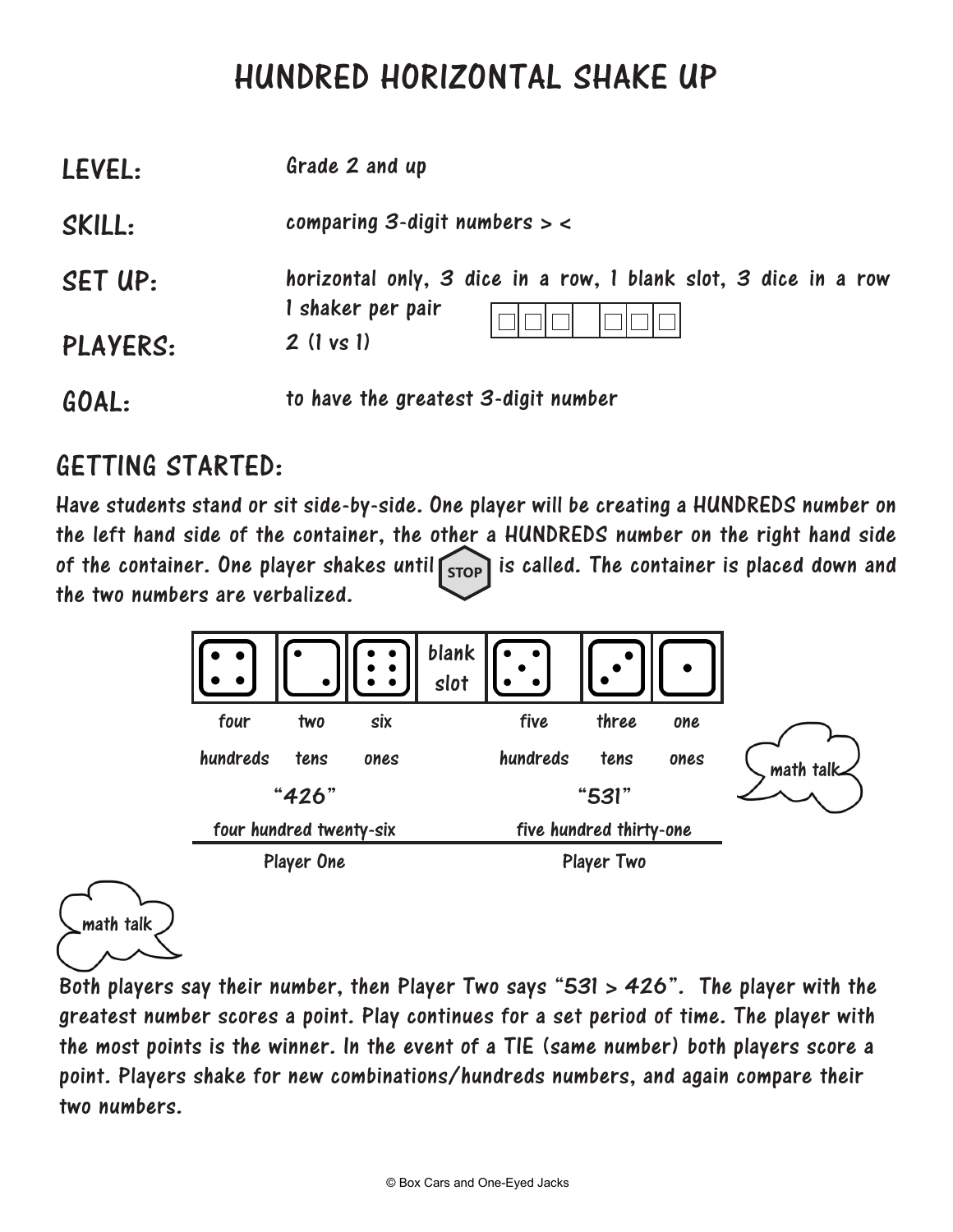# HUNDRED HORIZONTAL SHAKE UP

### FOLLOW UP ACTIVITIES:

- 1. Play for the least number. Alternate one shake greatest number wins, next shake least number wins.
- 2. Have students record their numbers and have them use > < symbols to show comparison.
- 3. As students mature, have them verbalize and record BUMP BACK and BUMP UP numbers and patterns such as +10, +100, -10, +2, etc. EXAMPLE: math thinking

 $642$  + 10 652, 662, 672 etc. + 100 642, 742, 842 etc.

642 - 10 632, 622, 612 etc. - 100 542, 442, 342 etc.

- 4. Have students record their verbalized patterns on the Hundred Patterns Recording Sheet on page 72.
- 5. Have students rewrite their shake each time to make the greatest possible number and the least possible number with the three dice rolled. EXAMPLE:

| My shake | > Possible | < Possible |
|----------|------------|------------|
|          |            |            |
| $342$    | 432        | 234        |

6. Have students estimate the difference between the two numbers being compared, for example 426  $\longleftrightarrow$  531. The difference is about 100... 426 is almost 431, about 100 O from 531. ◯

math thinking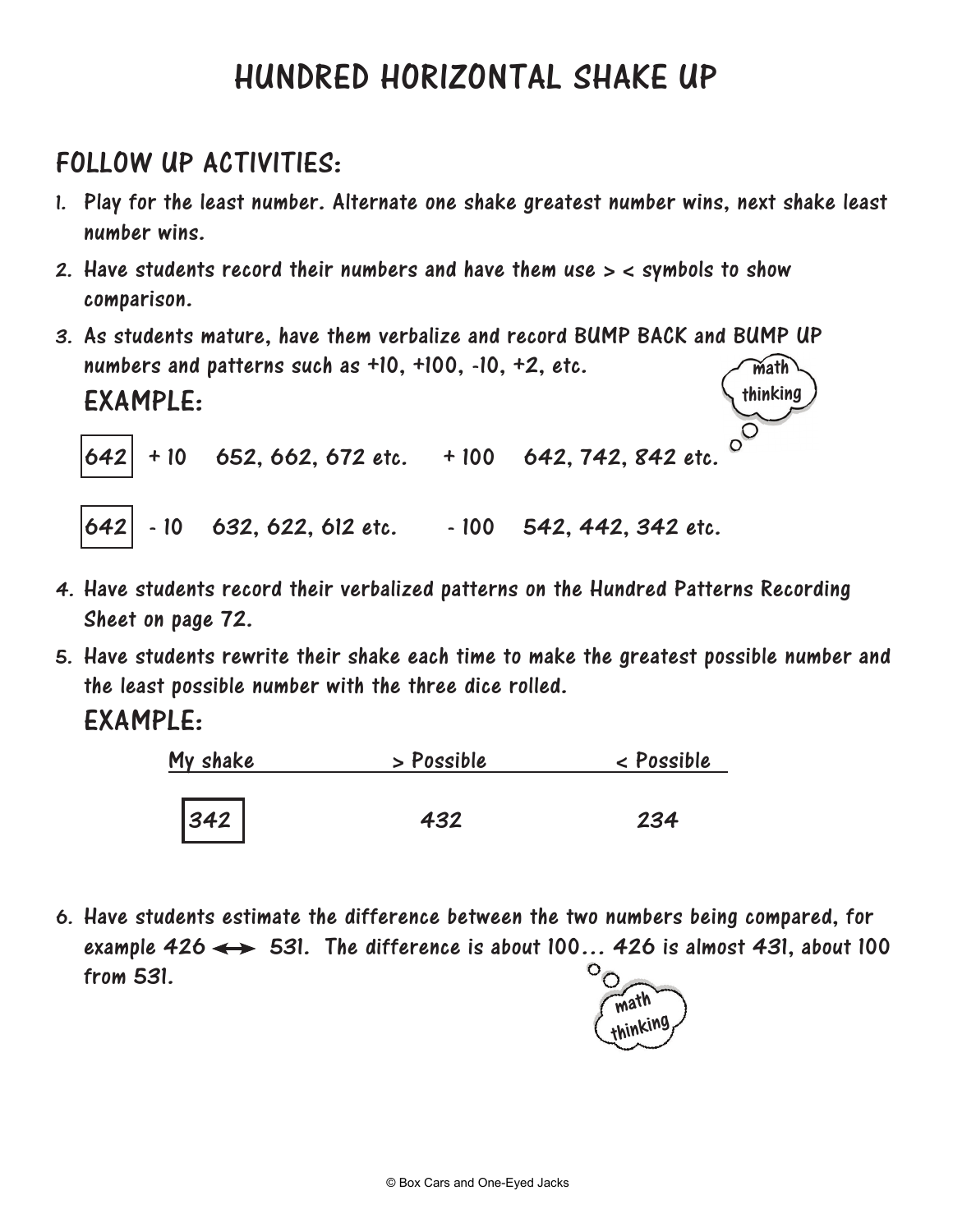# HUNDRED HORIZONTAL SHAKE UP RECORDING SHEET

| MY NUMBER |      |      |         | MY FRIEND'S NUMBER |      |      |
|-----------|------|------|---------|--------------------|------|------|
| Hundreds  | Tens | Ones | $>$ = < | Hundreds           | Tens | Ones |
|           |      |      |         |                    |      |      |
|           |      |      |         |                    |      |      |
|           |      |      |         |                    |      |      |
|           |      |      |         |                    |      |      |
|           |      |      |         |                    |      |      |
|           |      |      |         |                    |      |      |
|           |      |      |         |                    |      |      |
|           |      |      |         |                    |      |      |
|           |      |      |         |                    |      |      |
|           |      |      |         |                    |      |      |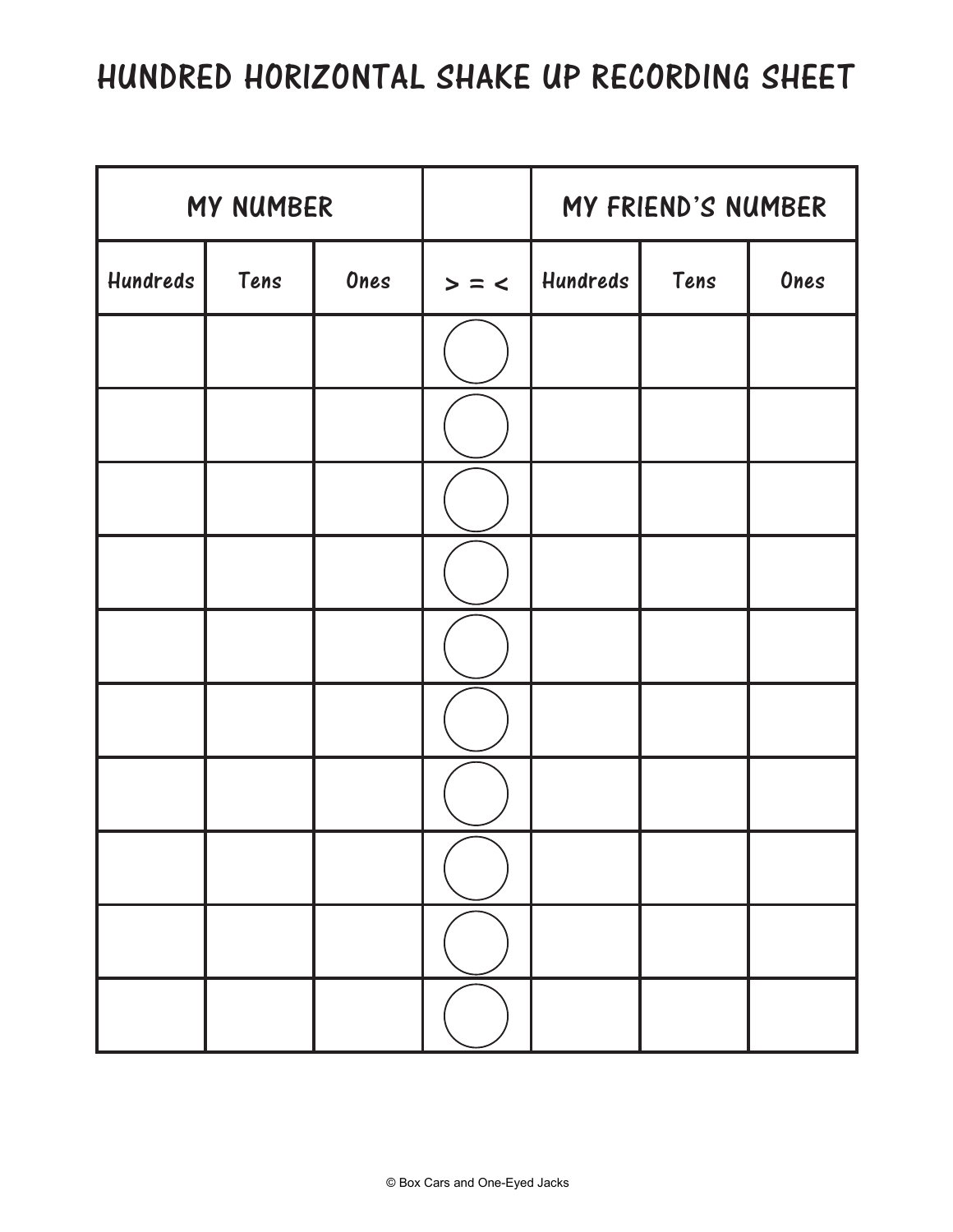### PLACE VALUE BUMP UP AND BACK SHAKERS

| LEVEL:          | Grade $1 - 2$                                                                                                                 |
|-----------------|-------------------------------------------------------------------------------------------------------------------------------|
| SKILL:          | naming numbers to 66, identifying number patterns, counting on<br>and back from a given number                                |
| SET UP:         | vertical, I die in each slot (preferably 2 different colors of dice),<br>I shaker per student, I number line 0-100 (optional) |
| <b>PLAYERS:</b> | 2 (cooperative pair)                                                                                                          |
| GOAL:           | name 2-digit numbers, then continue a number sequence/pattern<br>from that number                                             |

### GETTING STARTED:

For this cooperative activity have students stand or sit side-by-side. One player is designated the TENS value, the other player the ONES value. It is helpful to use two different colors of dice.

STEP ONE:

Each player shakes their container until stop is called. Containers are then lined up sideby-side to build 2-digit numbers. Have students start at the top, scan down and read their numbers, verbalizing 10's and 1's.

STEP TWO:

Once the numbers have been read, players then go back to the top slot and read the "BUMP UP AND BACK NUMBERS"; the numbers before and after. (see example on next page)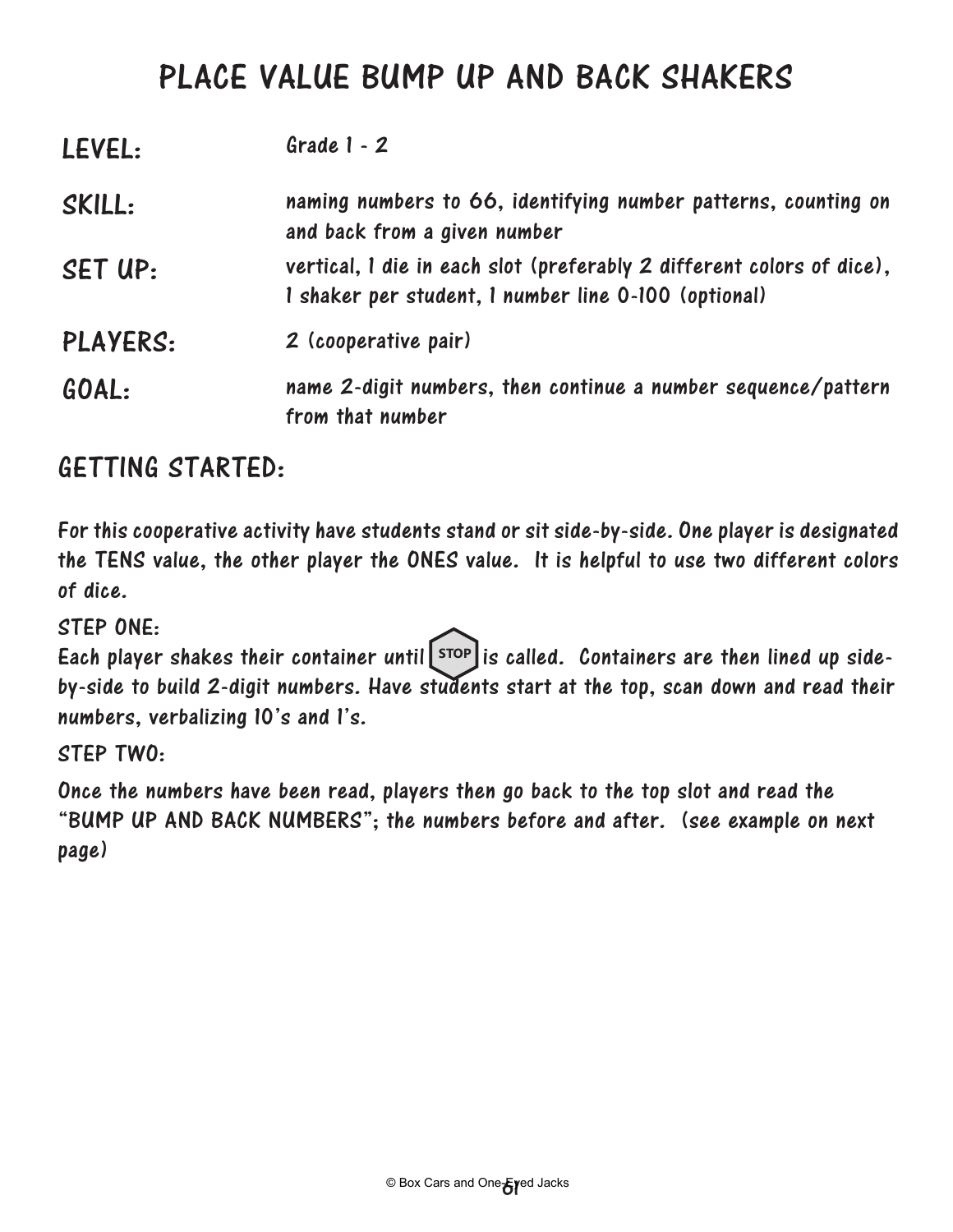### PLACE VALUE BUMP UP AND BACK SHAKERS

| <b>EXAMPLE:</b> |            | math talk                        |                  | math<br>thinking          |  |
|-----------------|------------|----------------------------------|------------------|---------------------------|--|
| SEE             |            | SAY                              | <b>BUMP BACK</b> | $\circ$<br><b>BUMP UP</b> |  |
|                 |            | "3 tens 2 ones"<br>"thirty-two"  | 31               | 33                        |  |
|                 |            | "2 tens 5 ones"<br>"twenty-five" | 24               | 26                        |  |
|                 |            | "5 tens 1 one"<br>"fifty-one"    | 50               | 52                        |  |
|                 |            | "5 tens 1 one"<br>"fifty-one"    | 50               | 52                        |  |
|                 |            | "2 tens 6 ones"<br>"twenty-six"  | 25               | 27                        |  |
|                 |            | "4 tens 2 ones"<br>"forty-two"   | 41               | 43                        |  |
|                 |            | "I ten 4 ones"<br>"fourteen"     | 13               | 15                        |  |
| <b>TENS</b>     | ONES       | <b>STEP ONE</b>                  | <b>STEP TWO</b>  |                           |  |
| Player One      | Player Two |                                  |                  |                           |  |

# FOLLOW UP ACTIVITIES:

- 1. As players progress they can record their numbers after each shake.
- 2. PATTERN SHAKERS Players can progress to more complex "BUMP UP BUMP BACK" patterns such as +2, +10 etc. Allow students to use 0-100 number line.

| <b>BUMP BACK</b> |    | I SAW | <b>BUMP UP</b> |    |
|------------------|----|-------|----------------|----|
| 12               | 22 | (32)  | 42             | 52 |
| 5                | 15 | 25)   | 35             | 45 |
| 31               | 41 | (51)  | 61             | 71 |